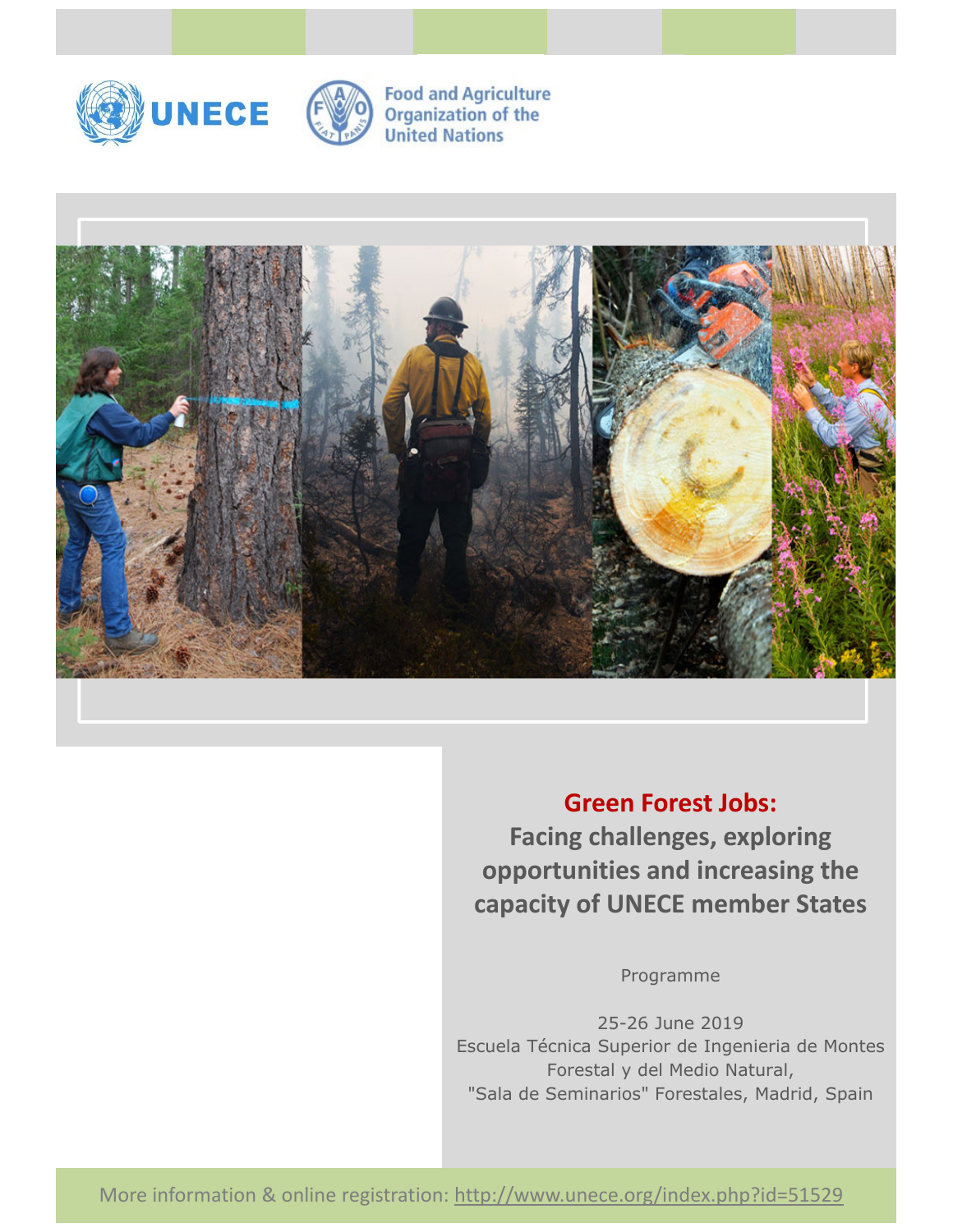### **Innovation, bioeconomy and learning for the future**

Session facilitator: Mr. Eduardo Rojas Briales, Dean of the Colegio Oficial de Ingenieros de Montes de España, Spain **11:50 ‐ 12:20 Project Learning Tree: Canada's Experience in placing 2000 Students in Green Jobs, developing a Green Career**  Pathway to diversify How and Who to attract to the Green Jobs Supply Chain (Ms. Kathy Abusow, President and CEO, Sustainable Forestry Initiative Inc.) **10:00 ‐ 10:10 Opening of the workshop and welcome** (Mr. Germán Glaría, Dean of the Forestry Engineering School, Universidad Politécnica de Madrid, Spain) **10:10 ‐ 10:15 Opening remarks by the UNECE/FAO Team of Specialists on Green Jobs in the Forest Sector** (Mr. Andreas Bernasconi, Leader of the Team of Specialists , Pan Bern, Switzerland) **10:15 ‐ 10:25 Spanish state of the art of green jobs** (Mr. Eduardo Rojas Briales) **10:25 ‐ 10:50 Innovation and the creation of green forest jobs: experiences from the eco‐hub** (Ms. Carmen Aviles, leader of Ecostar Trennova, Forestry Engineering School, Universidad Politécnica de Madrid, Spain) **10:50 ‐ 11:20 Forest Bioeconomy in Ireland** (Mr. Patrick Neville, Communications Manager, Coillte ‐ The Irish Forestry Board, Ireland) **11:20 ‐ 11:50 Coffee break**

- **12:20 ‐ 12:40 IT and work 4.0: job killer and job creator** (Mr. Arnold Bücken, Group Head of the Institute for Man‐Machine Interaction, Technical University of Aachen, Germany)
- **12:40 ‐ 12:55 Innovation, bioeconomy & learning for the future: plenary discussion**
- **12:55 ‐ 13:00 Conclusions and closing of the session**
- **13:00 ‐ 15:00 Lunch break**

### **The value of forests and future‐looking outcomes**

Session facilitator: Mr. Josef Herkendell, Head of Unit Energy and Climate, Ministry for the Environment North‐ Rhine Westphalia, Germany

- **15:00 ‐ 15:10 Introduction by the session facilitator**
- **15:10 ‐ 15:40 Forest Value: Discovering the true value of the forest** (Mr. David Álvarez García, H2020 Expert and CEO Ecoacsa, Spain)
- **15:40 ‐ 16:10 Future‐looking outcomes from the tripartite meeting on the promotion of decent work and OSH in forestry**  (Mr. Waltteri Katajamaki, Technical Officer for Rural Economy, International Labour Organization)

**16:10 ‐ 16:40 Coffee break**

- **16:40 ‐ 17:40 Foresight working groups**
- **17:40 ‐ 17:50 Results from the working groups: plenary discussion**
- **17:50 ‐ 18:00 Conclusions and closing of the session**



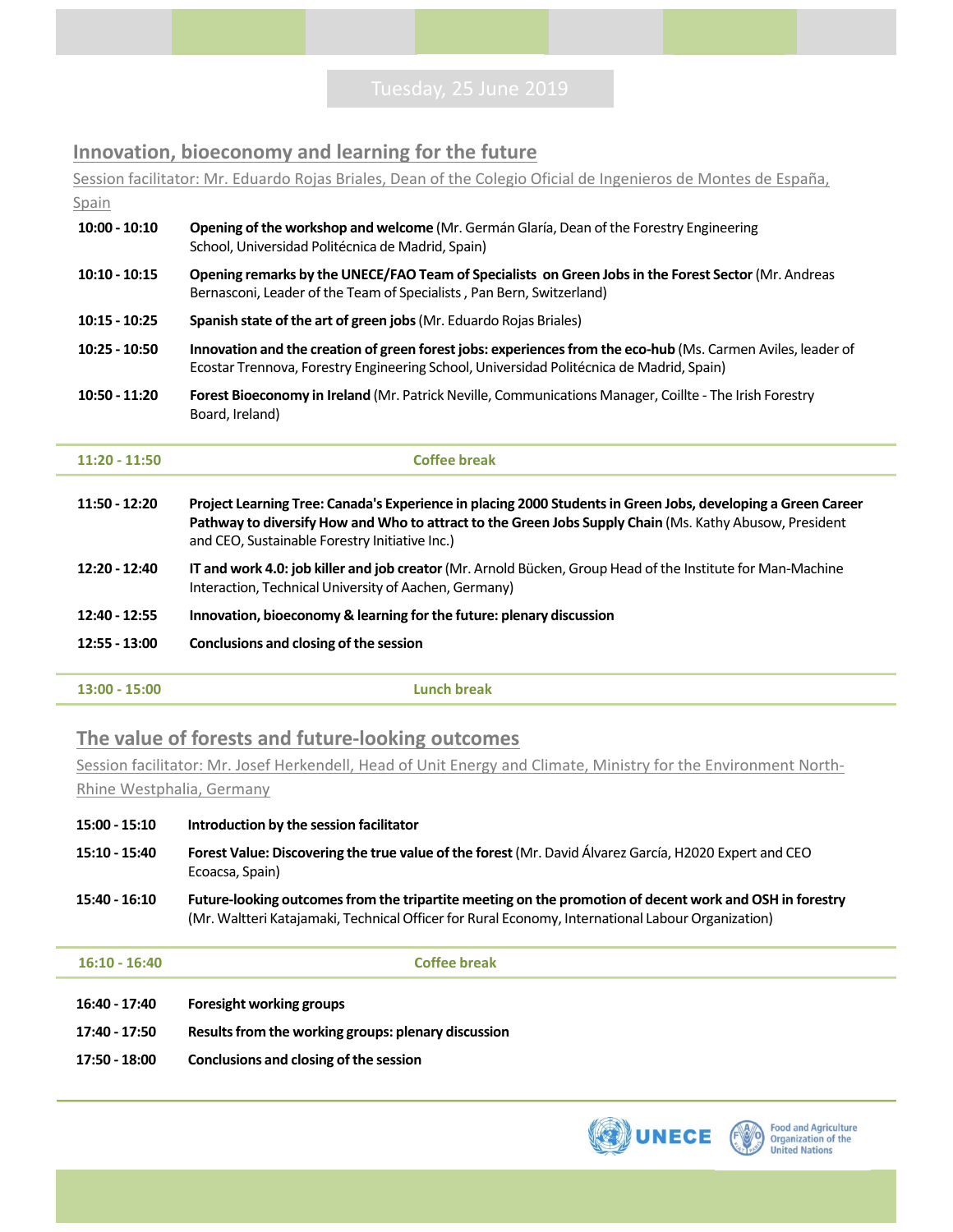### **The future of forest work**

Session facilitator: Mr. Diarmuid McAree, Director, Crann ‐ Trees for Ireland

- **10:00 ‐ 10:10 Introduction by the session facilitator**
- **10:10 ‐ 10:40 Future education needs** (tbc)
- **10:40 ‐ 11:10 Reality check for green jobs in the forest sector: global outreach to future leaders through joint EFI‐IFSA‐ IUFRO research and capacity development** (Ms. Juliet Owuor, Junior Researcher, Resilience Programme, European Forest Institute)

| $11:10 - 11:40$ | Coffee break                                                                                                                                                                                  |
|-----------------|-----------------------------------------------------------------------------------------------------------------------------------------------------------------------------------------------|
| $11:40 - 12:10$ | Employment forms, working conditions and contracting work (Mr. Jonas Cedergren, Forestry Officer, Food and<br>Agriculture Organization of the United Nations)                                 |
| $12:10 - 12:20$ | Visualizing the UNECE/FAO/Forest Europe "Guidelines for the Promotion of Green Jobs in Forestry" (Mr.<br>Frederik Gunnarsson, Head of Division Labour market programs, Swedish Forest Agency) |
| $12:20 - 12:50$ | Working groups on the future of forest work                                                                                                                                                   |
| $12:50 - 13:00$ | Plenary discussion and closing of the session                                                                                                                                                 |
|                 |                                                                                                                                                                                               |
| $13:00 - 14:00$ | Lunch break                                                                                                                                                                                   |
|                 |                                                                                                                                                                                               |

#### **Migration and regional development**

Session facilitator: Ms. Annemarie Bastrup-Birk, European Environment Agency

| 14:00 - 14:05   | Introduction by the session facilitator                                                                                                   |
|-----------------|-------------------------------------------------------------------------------------------------------------------------------------------|
| 14:05 - 14:35   | Overview on the global discussion on migration, employment and forest work (Mr. Waltteri Katajamaki)                                      |
| 14:35 - 15:05   | Integration of migrant workers through forest work and nature preservation: case study from Sweden<br>(Mr. Frederik Gunnarsson)           |
| 15:05 - 15:20   | Plenary discussion on migration and green forest jobs                                                                                     |
|                 |                                                                                                                                           |
| $15:20 - 15:50$ | <b>Coffee break</b>                                                                                                                       |
|                 |                                                                                                                                           |
| 15:50 - 16:20   | The role of forest green jobs for rural area development (Ms. Annemarie Bastrup-Birk)                                                     |
| $16:20 - 16:50$ | Green forest jobs and regional development (Mr. Vardan Melikyan, Technical Task Leader, United Nations<br>Development Programme, Armenia) |